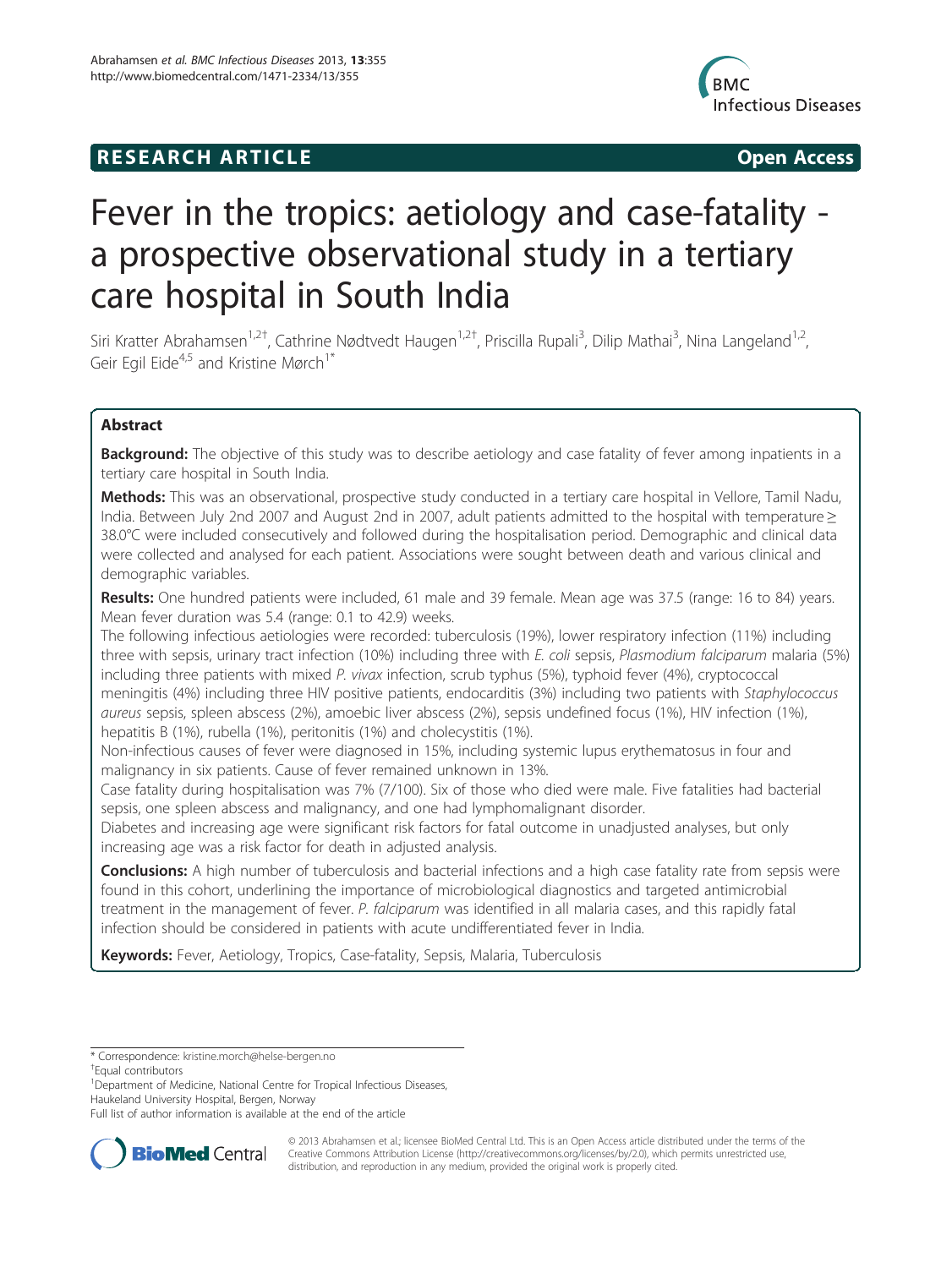## Background

Infectious diseases are leading causes of morbidity and death in tropical countries. The World Health Organization (WHO) reports that each of the main infectious aetiologies (that is, pneumonia, diarrhoea, HIV/AIDS, malaria, tuberculosis (TB) and neonatal infections), cause between 1.05 and 0.24 million deaths respectively per year in low income countries [\[1](#page-7-0)].

In resource-limited settings fever may be treated empirically or self-treated due to lack of access to diagnostic tests [\[2](#page-7-0)]. However, clinical algorithms in order to differentiate malaria, for instance, from other causes of fever are not specific [\[3-5](#page-7-0)]. Knowledge of local prevalence of infections is critical in order to target clinical work up and treatment.

Nevertheless, there are only a limited number of studies from India reporting on the aetiology of fever, and reliable surveillance data are not available [[6\]](#page-7-0). The main objective of this study was to describe the aetiology of fever among patients in a tertiary care hospital in South India. The secondary objectives were: a) to describe to which extent laboratory and radiological tests were used as basis for aetiological diagnoses, and b) to report on the case fatality in this cohort and investigate associations between case fatality and various demographic and clinical variables.

## Methods

### Study setting

The study was conducted in a 1750-bed tertiary care referral hospital in Vellore, Tamil Nadu, South India.

### Design

This was a prospective observational study among inpatients. Inclusion criteria were adult patients admitted to the hospital with fever of unlimited duration, with temperature ≥ 38.0°C upon admission. Co-morbidity was not an exclusion criterion. Patients were included consecutively during the four-week period from July 2nd 2007 to August 2nd 2007.

### Data collection and analysis

Data were collected from hospital records, medical staff, and patients by a researcher not involved in patient care.

Demographic data, including age and gender, were recorded prospectively, as well as clinical data including fever duration, length of stay in hospital, human immunodeficiency virus (HIV) infection, antibiotic treatment before hospital admission, history of chronic disease, symptoms and findings, treatment, final diagnoses and deaths.

Radiological, biochemical and microbiological tests performed were registered. Tests had been ordered according to the discretion of the treating physicians, and

no additional tests were conducted for the purposes of the study. Blood cultures were processed through automated "BacT Alert" Biomerieux inc. Malaria was diagnosed with microscopy slides stained with Leishman stain (Fisher scientific) and with quantitative buffy coat method (QBC) (QBC Diagnostics, USA). Further were the following microbiological tests used: Scrub typhus Detect IgM ELISA (InBios International, Inc, USA), Leptospira IgM ELISA (Panbio Pty., Ltd., Australia), Panbio Dengue Duo IgG/IgM Cassette (Inverness, Australia), Widal Ag kit (Febrile Antigen set, Span Diagnostics Ltd., Gujarat, India), Cryptococcus antigen Latex test (Remel Inc, USA), HIV Abbot Axsym Ag/Ab combo (Abbot, Germany), Genescreen HIV Ag/Ab (BIORAD, France), HIV TRIDOT (J Mitra, India), Abbot Axsym-HBsAg ver 2 (Abbot, Germany), HBsAg EIA (Diasorin, Italy), Abbot Axsym – Anti HCV (Abbot, Germany), Ortho HCV 3.0 ELISA (Johnson and Johnson , USA).

When more than one diagnosis explaining fever had been noted in the records, the most probable aetiology (based on the available clinical information) was registered as the main aetiological diagnosis.

Data were recorded in a standardized clinical registration form.

For the patients who died, data were quality controlled from the hospital records retrospectively.

The association between death as a dependent variable and age, gender, fever duration, HIV infection and diabetes as explanatory variables were analysed by unadjusted and adjusted binary logistic regression analysis. The statistical analyses were performed using SPSS 18.0.

### Ethical considerations

The study was approved by the Regional Ethics Committee of Norway and the Institutional Research Board at the study hospital in India.

### Results

One hundred patients were included, 61 male and 39 female. Mean age was 37.4 years (range 16–84 years). Mean fever duration was 5.4 (range 0.1- 42.9) weeks. Clinical characteristics are presented in Table [1.](#page-2-0)

Aetiological diagnoses, and associations with HIV infection and with sepsis, are shown in Table [2](#page-3-0). Fifteen patients had more than one aetiological diagnosis.

Among patients diagnosed with TB  $(n = 19)$  six patients had Mycobacterium tuberculosis detected in sputum samples, and for two of these it was a multi-drug resistant strain. Two patients had M. tuberculosis identified in lymph node biopsies. Two patients had findings consistent with TB on chest X-ray, and six on computer tomography (CT). One TB patient was also diagnosed with hepatitis C, and one with urinary tract infection (UTI). Seven patients were diagnosed with TB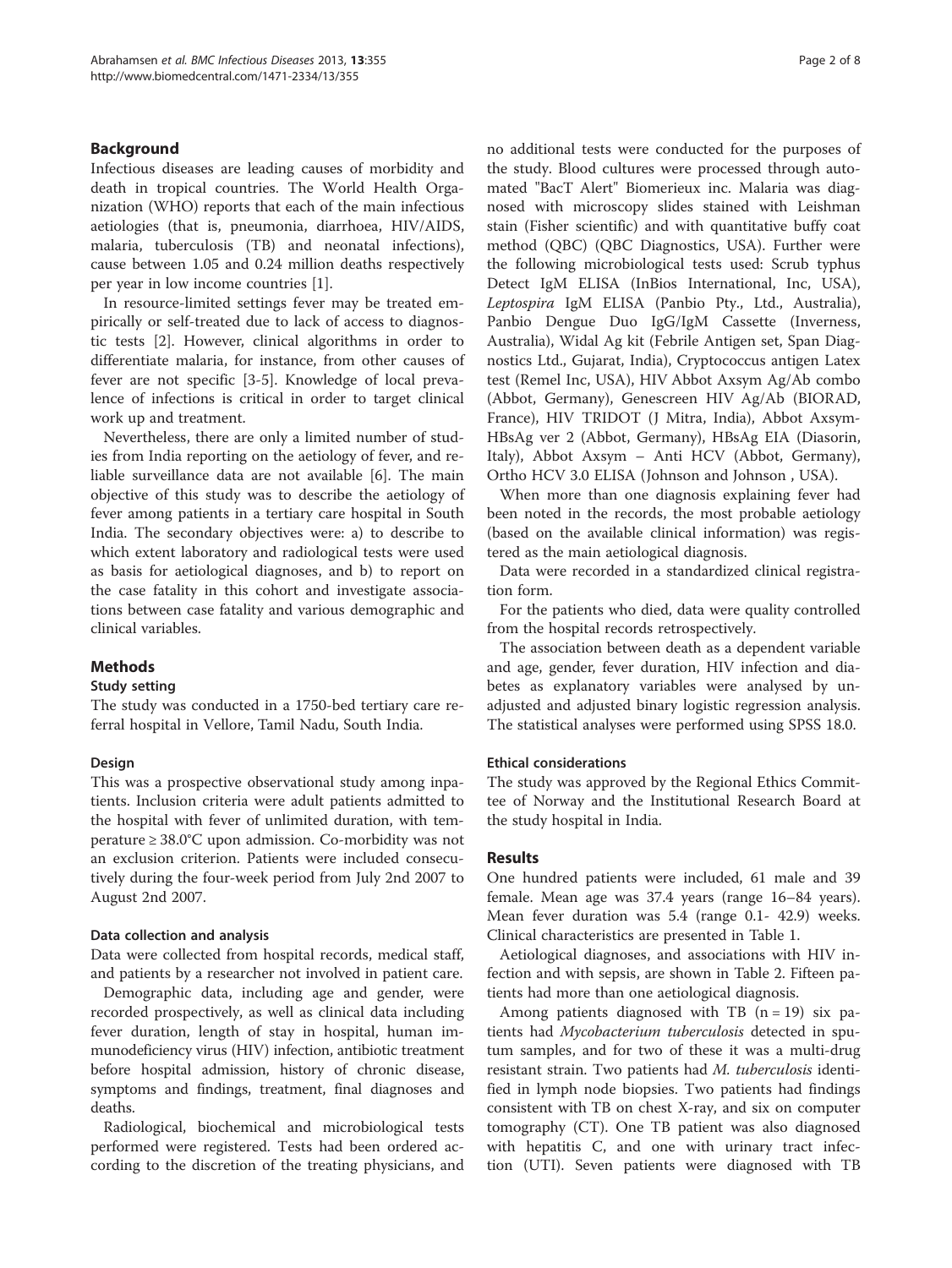<span id="page-2-0"></span>Table 1 Characteristics of 100 patients admitted with fever to a tertiary care hospital in South India during July 2007

| <b>Characteristics</b>        | Patients ( $n = 100$ ) |  |  |  |
|-------------------------------|------------------------|--|--|--|
| <b>Age</b> (years)            |                        |  |  |  |
| Mean (median, range)          | 37.5 (36.0, 16-84)     |  |  |  |
| Gender                        |                        |  |  |  |
| Male (n)                      | 61                     |  |  |  |
| Female (n)                    | 39                     |  |  |  |
| <b>Fever duration</b> (weeks) |                        |  |  |  |
| Mean (median, range)          | 5.4 (2.1, 0.1 - 42.9)  |  |  |  |
| $<$ 1 week (n)                | 34                     |  |  |  |
| 1-4 weeks (n)                 | 30                     |  |  |  |
| $1-3$ months $(n)$            | 26                     |  |  |  |
| $>$ 3 months (n)              | 9                      |  |  |  |
| <b>Length of stay</b> (days)  |                        |  |  |  |
| Mean (median, range)          | $11.6$ (8.0, $1-57$ )  |  |  |  |
| Comorbidity                   |                        |  |  |  |
| $HIV1$ (n)                    | 6                      |  |  |  |
| Diabetes (n)                  | 23                     |  |  |  |

Missing values: Age,  $n = 2$ ; Fever duration,  $n = 2$ .

Length of stay,  $n = 1$ ; Comorbidity, missing values interpreted as no comorbidity.

<sup>1</sup>Six were known HIV positive; among these one had a negative

HIV test recorded, one was not tested, and four were HIV antibody positive.

meningitis, five on the basis of biochemical analyses of cerebrospinal fluid (CSF). All CSF cultures were TB negative. Two patients had findings consistent with meningeal involvement on CT scans.

Bacterial infections other than TB were diagnosed in 38 patients, and pathogens identified by culture are shown in Table [3.](#page-4-0)

Three out of 11 patients diagnosed with lower respiratory infection (LRI) died of sepsis. Diagnosis was confirmed in six patients by chest X-ray and in two by CT. One patient had Gram-negative rods in sputum, two patients had lung abscess.

Among 10 patients diagnosed with UTI, based on urine microscopy and culture, three had *E. coli* sepsis. Nosocomial UTI was found in 10 patients with other main causes of fever.

Plasmodium falciparum malaria was found in 5 patients based on Quantitative Buffy Coat (QBC) and thin and thick blood smears. Among these, three patients were diagnosed with mixed P. vivax infection. Parasitaemia in the range between 5% and 15% was recorded in three patients.

Scrub typhus  $(n = 5)$  was diagnosed based on positive Weil Felix and positive IgM ELISA in one patient, while four were diagnosed based on symptoms and findings (headache, myalgia, lymphadenopathy and eschar). One of these patients also had positive HBsAg.

All patients diagnosed with cryptococcal meningitis  $(n = 4)$  had cryptococcal Ag detected in CSF. One had disseminated infection with cryptococci isolated from blood, urine and CSF cultures. CT was negative in all four patients. Three of these patients had known untreated HIV, and among these one also had TB. One was HIV negative and had TB.

Typhoid fever  $(n = 4)$  was diagnosed based on positive typhi-dot rapid test  $(n = 3)$ , Widal  $(n = 2)$  and culture  $(n = 4)$ . All patients had Salmonella typhi  $(n = 3)$  or Gram-negative rods  $(n = 1)$  in blood culture. One patient had Gram-negative rods in blood culture and S. typhi in bone marrow biopsy.

Among patients with endocarditis  $(n = 3)$ , two had Staphylococcus aureus in blood culture and one of these patients died. One patient was culture negative. Two had rheumatic heart disease.

Spleen abscess  $(n = 2)$  was diagnosed based on clinical and radiological findings, and one of these died; one had Enterococcus spp. in blood culture.

Among patients diagnosed with sepsis  $(n = 9)$ , five patients died. Microbiological and clinical information among these are shown in Tables [3](#page-4-0) and [4](#page-4-0) respectively.

Amoebic liver abscess  $(n = 2)$  was diagnosed based on clinical findings and abdominal ultrasound.

Five among seven patients with malignancy had lymphoid malignant disorder (LMD) based on biopsy from bone marrow, skin or lymph node, and among these one patient died who had spleen abscess as an infectious aetiological diagnosis of fever. One had adenocarcinoma in lung and brain, and one had leiomysarcoma. Systemic lupus erythematosus  $(n = 4)$  was diagnosed based on dsDNA, anti-nuclear antibodies and biochemical tests. Five patients had other non-infectious aetiological diagnoses as shown in Table [2.](#page-3-0) In 13% of patients a microbiological aetiology of fever was not identified; among these, those with fever duration less than three weeks were diagnosed as acute undifferentiated fever (AUF) and those with fever more than three weeks as pyrexia of unknown origin (PUO).

Diagnostic yields among radiological and microbiological tests performed in this cohort are shown in Table [5.](#page-5-0) Chest X-ray was performed in the majority of patients, and had a diagnostic yield of 8%, while MRI was performed in 5 patients with a diagnostic yield of zero. HBsAg and hepatitis C antibodies were analysed in approximately two thirds of all patients, with a diagnostic yield of less than 3%. Scrub typhus IgM ELISA was used as a diagnostic test in 20 patients; among these were all patients with AUF and PUO, with a diagnostic yield of 5%. All positive malaria QBC tests  $(n = 5/77)$ were also analysed by microscopy, which then had a diagnostic yield of 100%. Dengue IgM ELISA was used as a diagnostic test for four patients; one test result was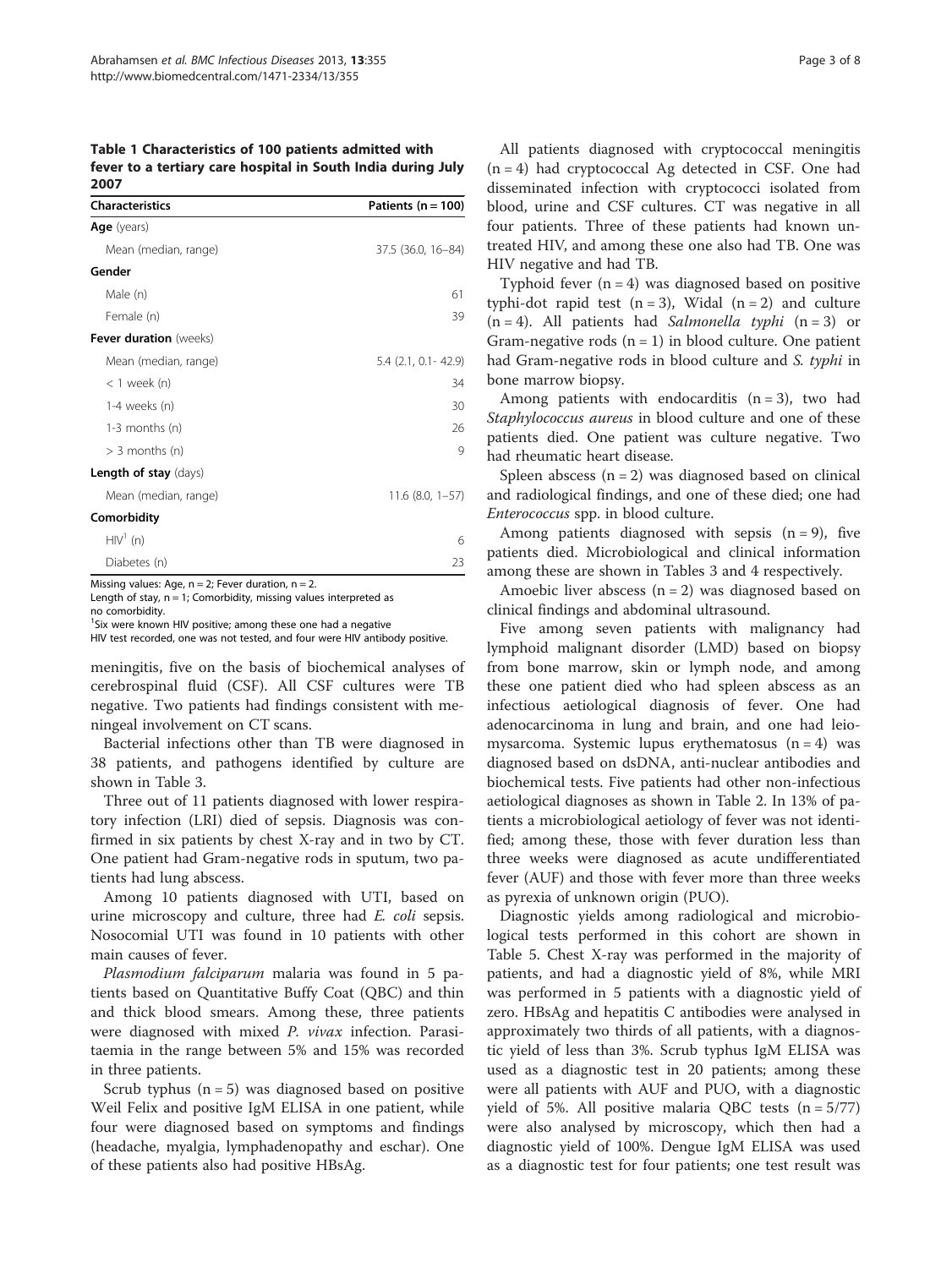## <span id="page-3-0"></span>Table 2 Aetiology of fever associated with HIV and with sepsis in a tertiary care hospital in South India during July 2007 (n = 100)

| Aetiology of fever                   | <b>Patients</b> | <b>Sepsis</b>  | HIV positive <sup>3</sup> |
|--------------------------------------|-----------------|----------------|---------------------------|
|                                      | $n = 100$       | $n = 9$        | $n = 6$                   |
| <b>Bacteria</b>                      |                 |                |                           |
| Tuberculosis                         | 19              |                |                           |
| TB meningitis $(n = 7)$              |                 |                |                           |
| TB other $(n = 12)$                  |                 |                | 1                         |
| Lower respiratory infection          | 11              | 3              |                           |
| Urinary tract infection              | 10              | 3 <sup>1</sup> |                           |
| Scrub typhus                         | 5               |                |                           |
| Typhoid fever                        | 4               |                |                           |
| Endocarditis                         | 3               | $2^2$          |                           |
| Sepsis other                         | 1               | 1              |                           |
| Spleen abscess                       | 2               |                |                           |
| Bacterial peritonitis                | 1               |                |                           |
| Cholecystitis                        | 1               |                |                           |
| <b>Parasites</b>                     |                 |                |                           |
| Malaria                              | 5               |                |                           |
| P. falciparum $(n = 2)$              |                 |                |                           |
| P. falciparum + P. vivax $(n = 3)$   |                 |                |                           |
| Amoebic liver abscess                | 2               |                |                           |
| Fungi                                |                 |                |                           |
| Cryptococcal meningitis              | 4               |                | 2                         |
| Crypt. meningitis and TB $(n = 2)$   |                 |                | 1                         |
| <b>Undefined</b>                     |                 |                |                           |
| AUF                                  | 8               |                | 1                         |
| <b>PUO</b>                           | 5               |                |                           |
| Viral                                |                 |                |                           |
| <b>HIV</b>                           | 1               |                | 1                         |
| Hepatitis B                          | 1               |                |                           |
| Rubella                              | 1               |                |                           |
| Malignancy                           | 6               |                |                           |
| LMD $(n=4)$                          |                 |                |                           |
| Pulmonary $(n = 1)$                  |                 |                |                           |
| Leiomyosarcoma $(n = 1)$             |                 |                |                           |
| <b>Non-infectious</b>                | 9               |                |                           |
| $SLE(n=4)$                           |                 |                |                           |
| Toxic epidermal necrolysis $(n = 1)$ |                 |                |                           |
| Morbus Crohn $(n = 1)$               |                 |                |                           |

#### Table 2 Aetiology of fever associated with HIV and with sepsis in a tertiary care hospital in South India during July 2007 ( $n = 100$ ) (Continued)

| SAPHO syndrome $(n = 1)$                                                                                                                                                                                                                                                                                                                                                                                                                                                                                                                                                                                                                                                |
|-------------------------------------------------------------------------------------------------------------------------------------------------------------------------------------------------------------------------------------------------------------------------------------------------------------------------------------------------------------------------------------------------------------------------------------------------------------------------------------------------------------------------------------------------------------------------------------------------------------------------------------------------------------------------|
| Arthritis $(n = 1)$                                                                                                                                                                                                                                                                                                                                                                                                                                                                                                                                                                                                                                                     |
| Malignant neuroleptica syndrome<br>$(n = 1)$                                                                                                                                                                                                                                                                                                                                                                                                                                                                                                                                                                                                                            |
| Data are presented as number of patients (n). One patient did not receive a<br>final diagnosis.<br>Abbreviations: LMD lymphoid malignant disorder, TB tuberculosis, UTI urinary<br>tract infection, HIV human immunodeficiency virus, AUF acute undifferentiated<br>fever, PUO pyrexia of unknown origin, SLE systemic lupus erythematosus;<br>SAPHO synovitis/acne/pustulosis/hyperossosis/osteitis.<br><sup>1</sup> Escherichia coli septicaemia.<br><sup>2</sup> Staphylococcus aureus septicaemia.<br><sup>3</sup> Six were reported as HIV positive; among these one had a negative HIV test<br>recorded, one was not tested, and four were HIV antibody positive. |

positive but the patient was for unknown reasons not diagnosed with dengue fever.

Results were not available from 45% of chest x-rays and 29% of blood cultures at the time of discharge. Serology results for scrub typhus and leptospirosis were not available for 45% and 40% of tests performed, respectively.

Case fatality in this study was 7% (7/100). Characteristics, findings and treatment among patients who died in hospital are shown in Table [4.](#page-4-0) Two patients (with the diagnoses disseminated cryptococcosis and staphylococcal endocarditis) were discharged after only a brief hospital stay due to short expected lifespan, indicating that the case fatality rate of 7% is an underestimate in this cohort.

In unadjusted analysis, diabetes and increasing age were significant risk factors for a fatal outcome, while only age was found to be a risk factor for death in adjusted analysis (Table [6](#page-6-0)). Among men, 10% died compared with 3% of women, but this difference was not statistically significant. None of the HIV positive patients died during hospitalisation.

## **Discussion**

In this study among a cohort of patients admitted to a tertiary care hospital in South India with fever, bacterial infections (38%) and TB (19%) were the most common aetiological diagnoses. Mean fever duration was high (5.4 weeks), and therefore the relatively high prevalence of TB is not surprising and is consistent with other hospital based studies reporting aetiology of prolonged fever in India. One study among 100 patients with fever of unknown origin (PUO) in Calcutta reported that TB (53%), neoplasms (17%) and collagen vascular disorders (11%) were the dominant causes [\[7](#page-7-0)]. A similar pattern was found in two studies of PUO in North India, where infectious causes were diagnosed in approximately half of all cases, and TB was the most common infectious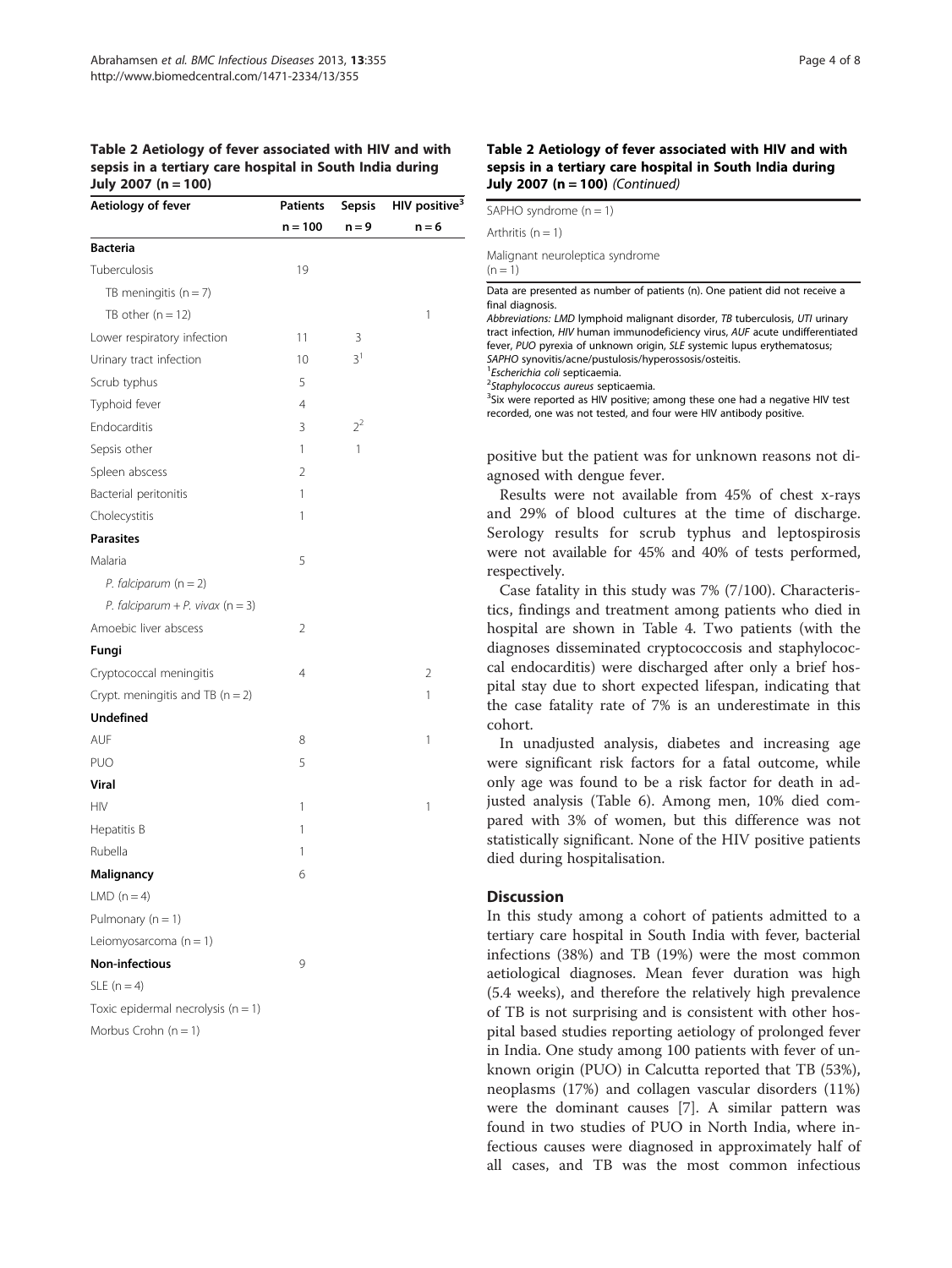| Pathogen               | <b>Blood</b> | Urine                    | <b>Bone marrow</b> | Sputum      | <b>CSF</b>   | Lymph node |
|------------------------|--------------|--------------------------|--------------------|-------------|--------------|------------|
|                        | $n = 21$     | $n = 24$                 | $n = 1$            | $n = 13$    | $n = 2$      | $n = 2$    |
| Gram negative          |              |                          |                    |             |              |            |
| Escherichia coli       | $3^1$ (14.3) | 16 (66.7)                |                    |             |              |            |
| Klebsiella spp.        | $1^2$ (4.8)  | 1(4.2)                   |                    |             |              |            |
| S. typhi/paratyphi     | 3(14.3)      |                          | 1(100)             |             |              |            |
| Pseudomonas spp.       |              | 1(4.2)                   |                    | 2(15.4)     |              |            |
| Acinetobact. anitratus |              |                          |                    | 1(7.7)      |              |            |
| Gram negative rods     | 1(4.8)       | 1(4.2)                   |                    | 2(15.4)     |              |            |
| Gram positive          |              |                          |                    |             |              |            |
| Staph. aureus          | $2^3$ (9.5)  |                          |                    |             |              |            |
| MRSA + Enterobact.     |              |                          |                    | 1(7.7)      |              |            |
| Enterococcus spp.      | $1^4$ (4.8)  | 4(16.7)                  |                    |             |              |            |
| Strept. viridans       | $1^5$ (4.8)  | $\overline{\phantom{a}}$ |                    |             |              |            |
| Gram positive cocci    |              | 1(4.2)                   |                    |             |              |            |
| Other                  | $8^6$ (38.1) |                          |                    |             |              |            |
| M. tuberculosis        |              |                          |                    | 6(46.2)     |              | 2(100)     |
| Fungi                  |              |                          |                    |             |              |            |
| Cryptococci            | 1(4.8)       |                          |                    |             | 1(50.0)      |            |
| Fungi not specified    |              | 2(8.3)                   |                    | $1^2$ (7.7) | $1^2$ (50.0) |            |

#### <span id="page-4-0"></span>Table 3 Pathogens identified by culture among 100 patients admitted with fever to a tertiary care hospital in South India

Data are given as number of positive samples with percentages in parentheses. Each patient may have had more than one positive sample.

Abbreviations: CSF cerebrospinal fluid, spp species, S. Salmonella, MRSA methicillin resistant Staphylococcus aureus, Strept. Streptococcus, Staph Staphylococcus, Enterobact. Enterobacteriaceae, M mycobacterium. <sup>1</sup>

<sup>1</sup>Samples from three patients with urosepsis.

<sup>2</sup>Sepsis with undefined focus.

<sup>3</sup> Samples from two patients with endocarditis.

4 Spleen abscess.

<sup>5</sup>Pulmonary infection and sepsis.

<sup>6</sup>Spores, 3; difteroides, 2; gram positive bacteria and difteroides, 1; micrococci, 1, staphylococcus spp, 1.

## Table 4 Characteristics, diagnoses, microbiological findings and treatment among patients who died during hospitalisation in a cohort of 100 patients admitted with fever to a tertiary care hospital in South India (n = 7)

| Fever (days)<br>P |     | <b>Final diagnosis</b>         | Microbiological findings                 | Anti-microbial treatment <sup>1</sup>             |        |  |
|-------------------|-----|--------------------------------|------------------------------------------|---------------------------------------------------|--------|--|
|                   |     |                                |                                          |                                                   | (days) |  |
|                   | 105 | Spleen abscess                 | Blood culture: Diphteroides <sup>3</sup> | Meropenem                                         | 22     |  |
| $\overline{2}$    | 90  | $1 \text{MD}^2$                | Sputum: Acinetobacter anitratus          | Metronidazol, ampicillin, cloxacillin, gentamycin | 20     |  |
|                   |     |                                | Urine: E-coli                            |                                                   |        |  |
| 3                 | 5.  | Sepsis                         | Sputum: MRSA, enterobacteriaceae         | Imipenem, penicillin, ciprofloxacin, metronidazol | 14     |  |
|                   |     |                                | Pseudomonas spp                          |                                                   |        |  |
|                   |     |                                | Blood: Klebsiella                        |                                                   |        |  |
| $\overline{4}$    | 15  | Pulmonary infection and sepsis | None                                     | Ampicillin                                        |        |  |
| 5                 | 30  | Endocarditis and sepsis        | Blood: Staphylococcus aureus             | Penicillin G, cloxacillin                         |        |  |
| 6                 | 3.  | Pulmonary infection and sepsis | Sputum and CSF: Fungus                   | Penicillin G                                      | 16     |  |
|                   | 3.  | Pulmonary infection and sepsis | Blood: Streptococcus viridans            | Penicillin G, doxycyclin, cefotaxime              |        |  |

Abbreviations: P patient, Neg. negative, LMD lymphomalignant disorder, UTI urinary tract infection, MRSA methicillin resistant Staphylococcus aureus, LOS length of stay, SLE systemic lupus erythematosus.

<sup>1</sup> Antibiotics given as combination treatment or successively.

<sup>2</sup> Hairy cell leukaemia found by bone marrow histology.

<sup>3</sup>Probably due to contamination of sample from skin.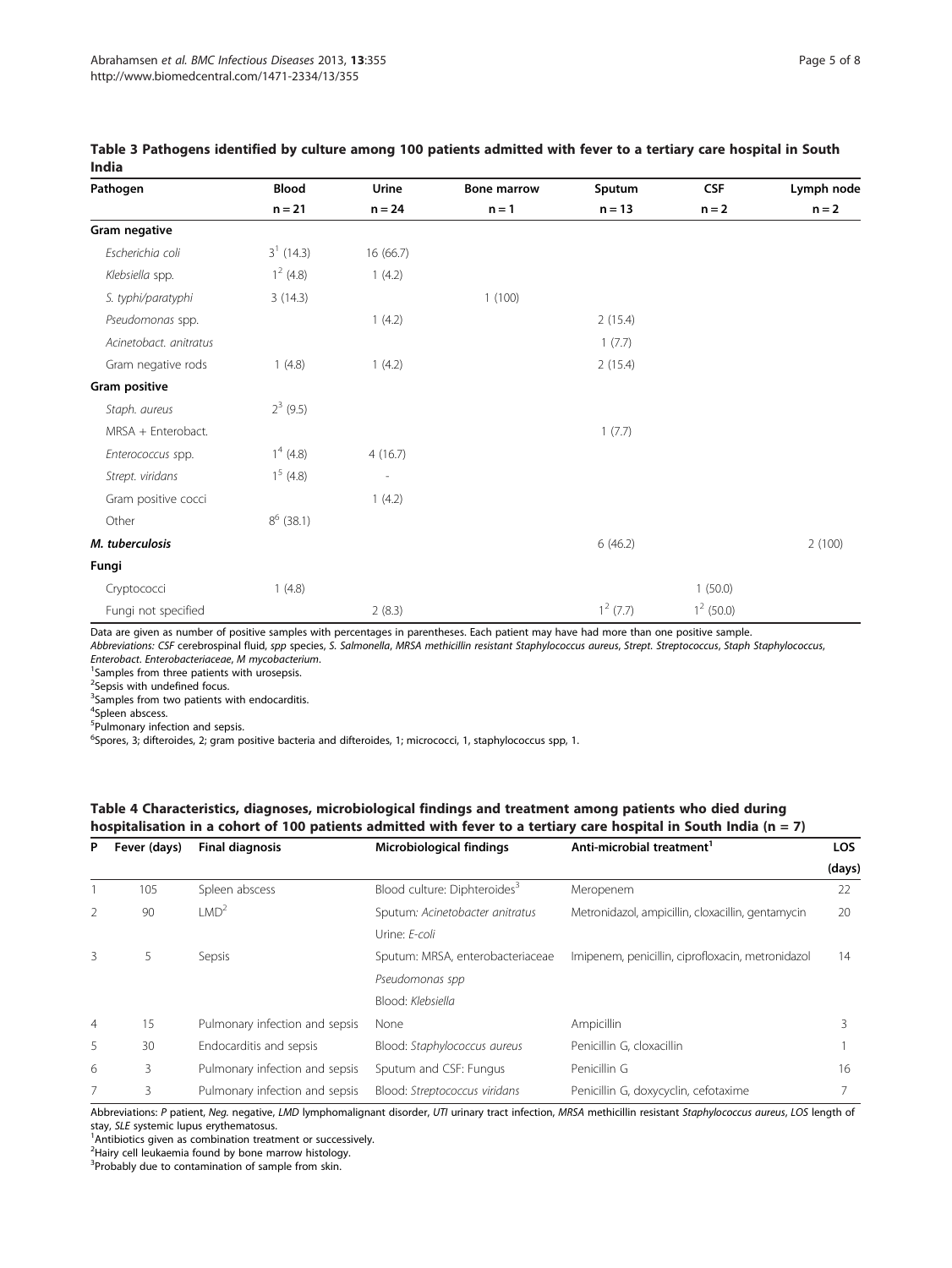<span id="page-5-0"></span>Table 5 Use of diagnostic procedures among 100 patients admitted with fever to a tertiary care hospital in South India

| Diagnostic procedure     | <b>Patients tested</b> |         | Diagnostic yield <sup>1</sup> |  |  |
|--------------------------|------------------------|---------|-------------------------------|--|--|
|                          | n                      | n       | (%)                           |  |  |
| Chest X ray              | 92                     | 13/166  | $(7.8)^2$                     |  |  |
| CT                       | 31                     | 16/31   | (51.6)                        |  |  |
| <b>MRI</b>               | 5                      | 0/5     | (0.0)                         |  |  |
| Abdominal US             | 60                     | 13/60   | (21.6)                        |  |  |
| HBsAg detection          | 69                     | 2/69    | (2.9)                         |  |  |
| Anti-HCV detection       | 64                     | 1/64    | (1.6)                         |  |  |
| Anti-HIV detection       | 72                     | 4/72    | (5.6)                         |  |  |
| Scrub typhus IgM ELISA   | 20                     | 1/20    | $(5.0)^3$                     |  |  |
| Weil felix               | $\overline{7}$         | 1/7     | (14.3)                        |  |  |
| Typhi dot                | 36                     | 3/36    | (8.3)                         |  |  |
| Widal                    | 14                     | 3/14    | (21.4)                        |  |  |
| Leptospira IgM ELISA     | 15                     | 0/15    | $(0.0)^4$                     |  |  |
| Dengue IgM ELISA         | $\overline{4}$         | 1/4     | (25.0)                        |  |  |
| QBC                      | 77                     | 5 / 134 | (3.7)                         |  |  |
| Malaria microscopy       | 5                      | 5/5     | (100)                         |  |  |
| Stool microscopy         | 17                     | 1/17    | (5.9)                         |  |  |
| Blood culture, automated | 83                     | 11/157  | $(7.0)^5$                     |  |  |
| Urine culture            | 42                     | 21/42   | (50.0)                        |  |  |
| CSF culture              | 16                     | 1/16    | (6.3)                         |  |  |
| Sputum culture           | 53                     | 10/53   | (1.9)                         |  |  |

Abbreviations: CT computer tomography, MRI magnetic resonance imaging, US ultrasound, HCV hepatitis C virus, HIV human immunodeficiency virus, CSF cerebrospinal fluid, HBsAg Hepatitis B surface antigen, QBC quantitative buffy coat.

<sup>1</sup> Positive tests among total number of tests performed.

<sup>2</sup>74 chest X-rays were not described at discharge.

<sup>3</sup>Results were not available for nine patients at discharge.

4 Results were not available for six patients at discharge.

5 Results from 46 blood cultures were not available at discharge.

aetiology [\[8,9](#page-7-0)]. In a study of PUO from the South of Turkey, the most important infectious causes (59%) included TB (17%), endocarditis (7%), intra-abdominal abscess (7%), brucellosis (6%), and UTI (6%) [[10](#page-7-0)].

Bacterial infections and sepsis were associated with all the deaths recorded in this cohort, except for one patient who died due to malignancy. Not surprisingly among patients with severe bacterial infections, older age was a significant risk factor for death. In general, bacterial sepsis is probably undertreated in tropical countries for several reasons, including unspecific diagnosis of fever, high prevalence of multi-resistant microbes, lack of blood culture facilities, and widespread use of counterfeit drugs. This may explain the high case fatality reported in African patients with fever incorrectly treated as malaria [[11\]](#page-7-0). In India, a retrospective study from Mumbai among 160 patients who died from

acute febrile illness reported malaria in 23%, leptospirosis in 22% and dengue fever in 2%, while up to 54% died due to unexplained fever, a proportion of which is likely to have been caused by bacterial infections [\[12](#page-7-0)]. However, in our study, as many as 83 among 100 patients were tested with blood culture, and all patients with AUF and PUO had negative blood cultures (except one PUO who was not tested), suggesting that bacteraemia may not have been under-diagnosed in this cohort. Antimicrobial resistance patterns were not recorded in all patients in this study, but it is possible that antimicrobial resistance has had an impact on case fatality. Antimicrobial resistance is a well-described predictor of increased fatality rate in sepsis [[13](#page-7-0)].

Malaria is known to be severely underreported and insufficiently controlled in India [[6,14\]](#page-7-0), and malaria overtreatment, at the cost of other potentially severe infections, has also been reported [\[15](#page-7-0)]. Malaria prevalence in South India has been reported to be low compared with states in North-East India [[16](#page-7-0)]. Among hospitalised cases in Vellore, Tamil Nadu in 1998, a predominance of P. vivax infections ( $n = 97$ ) compared with P. falciparum  $(n = 70)$  was reported [[17\]](#page-7-0). In our study 5% of fever cases were due to malaria, all of which involved P. falciparum infections. A malaria prevalence of 17% among patients hospitalised with acute undifferentiated fever was reported from Vellore, India in 2010, and, among these, 57% were due to P. falciparum [[18\]](#page-7-0). A similar increasing trend of P. falciparum predominance has been reported from Central India [[19](#page-7-0),[20](#page-7-0)].

The ratio of infectious causes of fever compared with non-infectious causes is usually higher among immunocompromised patients than immunocompetent individuals, as previously reported in two studies from hospitalized patients in India and Thailand [[21,22\]](#page-7-0). In these studies, fever in HIV patients was caused by infections in 100% and 85% of patients respectively, with TB (69% and 42%), cryptococcal infections (10% and 24%) and Pneumocystis jiroveci pneumonia (7% and 13%) as the most common causes [\[21,22](#page-7-0)]. In our study, six patients had HIV infection, and three of these presented with cryptococcal infection.

Scrub typhus and dengue virus infection, which typically cause acute fever, were diagnosed in 5% and 0% of the patients respectively. These figures are low compared with 48% and 7%, respectively, reported from a prospective study among patients from the same hospital in 2010 [[18](#page-7-0)]. This difference may be explained by selection criteria or other study variables, including seasonal variations or the occurrence of epidemics. Our study was conducted during the hot dry season (July), while Chrispal et al. included patients for 12 consecutive months. Scrub typhus is more prevalent during cooler months, and outbreaks of dengue are reported in the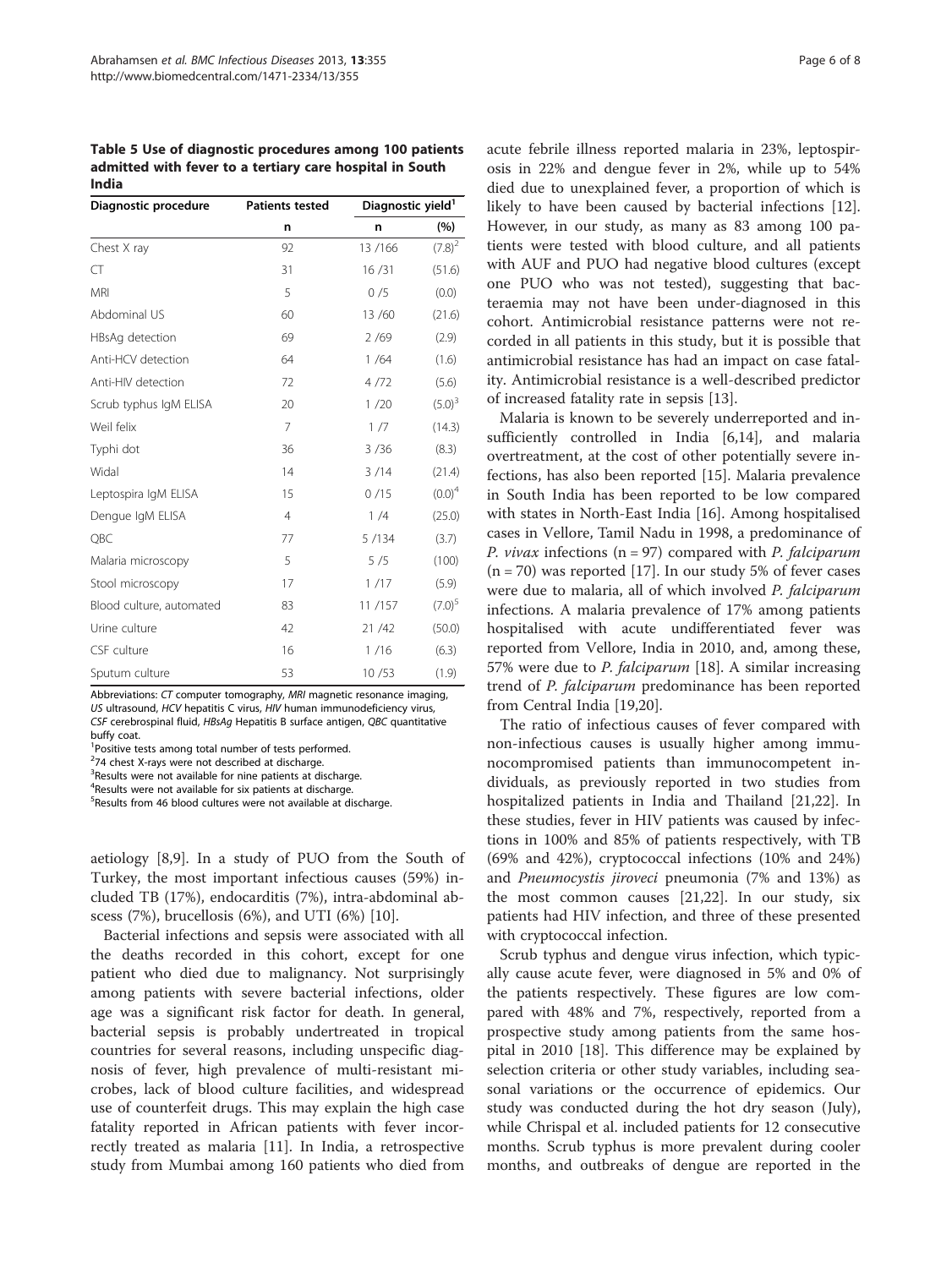| <b>Variables</b>            | N  | Deaths $(n = 7)$ |          |                               |               |                             |         |               |                          |         |              |        |
|-----------------------------|----|------------------|----------|-------------------------------|---------------|-----------------------------|---------|---------------|--------------------------|---------|--------------|--------|
|                             |    | Yes              | No       | <b>Unadjusted<sup>a</sup></b> |               | Fully adjusted <sup>b</sup> |         |               | Final model <sup>c</sup> |         |              |        |
|                             |    |                  | n (%)    | n (%)                         | OR            | 95% CI                      | p-value | <b>OR</b>     | 95% CI                   | p-value | OR           | 95% CI |
| Gender                      |    |                  |          |                               |               |                             |         |               |                          |         |              |        |
| Women                       | 39 | (2.6)            | 38(97.4) | Ref.                          |               |                             | Ref.    |               |                          |         |              |        |
| Men                         | 60 | 6(10.0)          | 54(90.0) | 4.22                          | (0.49, 36.51) | 0.191                       | 4.72    | (0.44, 51.16) | 0.202                    |         |              |        |
| Age                         |    |                  |          |                               |               |                             |         |               |                          |         |              |        |
| per 10 years <sup>d</sup>   | 98 | 56.7             | 36.0     | 2.46                          | (1.38, 4.37)  | 0.002                       | 2.42    | (1.20, 4.91)  | 0.014                    | 2.44    | (1.37, 4.34) | 0.002  |
| Fever duration <sup>d</sup> | 98 | 5.4              | 5.1      | 1.00                          | (0.90, 1.10)  | 0.930                       | 0.97    | (0.83, 1.12)  | 0.692                    |         |              |        |
| Comorbidity                 |    |                  |          |                               |               |                             |         |               |                          |         |              |        |
| <b>Diabetes</b>             | 24 | 4(16.7)          | 19(79.2) | 5.20                          | (1.07, 25.20) | 0.041                       | 1.15    | (0.14, 9.38)  | 0.898                    |         |              |        |
| <b>HIV</b>                  | 6  | 0(0.0)           | 6(100)   | .00                           | 0.00          | 0.999                       | 0.00    | .00           | 0.999                    |         |              |        |

<span id="page-6-0"></span>Table 6 Logistic regression of deaths in a cohort of 100 patients admitted with fever in a tertiary hospital in South India associated with characteristics and comorbidity

Abbreviations: OR odds ratio, CI confidence interval, HIV human immune deficiency virus.

<sup>a</sup>Simple binary logistic regression analyses

<sup>b</sup>Multiple binary logistic regression analysis including all variables in one model.

<sup>c</sup>Backward stepwise elimination of variables with likelihood ratio test p-value ≤ 0.05 starting from fully adjusted model.<br><sup>d</sup>Data are given as mean age (vears) and mean fever duration (weeks).

<sup>d</sup>Data are given as mean age (years) and mean fever duration (weeks).

area [[23](#page-7-0)-[26\]](#page-7-0), but the difference may also be due to undetected cases. In our study cohort, only four cases were tested for dengue infection, and only nine out of 20 results of tests for Scrub typhus were available at the time of discharge.

The prevalence of leptospirosis in the area is known to be high; Chrispal et al. detected 12 cases of leptospirosis among hospitalised cases of fever (3%) in 2010, and a seroprevalence of approximately 70% has been reported in exposed risk groups, such as rice mill farmers, in the area [\[27\]](#page-7-0). Leptospirosis may potentially have been under diagnosed in our cohort, since only nine serological tests were available at the time of discharge.Hantavirus infection in humans in India was first reported from Vellore [[28\]](#page-7-0), and is most probably under diagnosed in India, as reported by Chandy et al. [[29\]](#page-7-0). Hantavirus was found in one case among 398 hospitalised AUF patients in Vellore by Chrispal et al. [[18\]](#page-7-0). Hantavirus serology was not performed in patients in our cohort. Furthermore, Brucella serology was not performed, and since blood cultures need three weeks incubation to detect Brucella spp., this is another example of an infection that potentially may have been overlooked.

The aetiology of fever among travellers to the tropics differs from that among residents due to pattern of exposure and immunity, as was shown in a study among 1743 western travellers with fever imported from the tropics in Belgium, where TB was diagnosed in only 2% [[30](#page-7-0)]. In this large study, travellers to Asia were diagnosed with LRI (13%), dengue fever (12%), non-falciparum malaria (9%), bacterial enteritis (9%), mononucleosis-like syndrome (7%), skin/soft tissue infection (4%), enteric fever (3%), genitourinary infection (3%) and P. falciparum

malaria (2%), while 19% had fever of unknown aetiology [[30](#page-7-0)]. A study among travellers from Asia in Australia reported a similar pattern with bacterial pneumonia, dengue fever, malaria, hepatitis A and typhoid fever reported as relatively common infections, while TB was diagnosed in only 0.4% [\[31\]](#page-7-0).

The pattern of fever aetiology found in this study would not be representative for the causes of fever in the general population. There are three main limitations explaining this. The selection of patients admitted to a tertiary care hospital in India is biased as a result of factors such as severity of disease, gender and accessibility. In this study only adults where included, while children would expect to have different fever aetiologies due to exposure and immunity. Entomological factors cause seasonal and geographical variations in vector borne diseases in India, and our study selecting patients during a dry month of the year in South India would not incorporate such variations.

Further studies are needed, both population- and hospital based, in order to provide more evidence based information about the prevalence of infectious diseases in India.

#### Conclusion

A high number of bacterial and TB infections were found in a cohort of adult patients admitted to a tertiary care hospital with fever in South India, and there was a relatively high case fatality rate from sepsis. This underlines the importance of establishment of relevant microbiological diagnostics and targeted antimicrobial treatment in the management of fever. P. falciparum was identified in all malaria cases, and this rapidly fatal